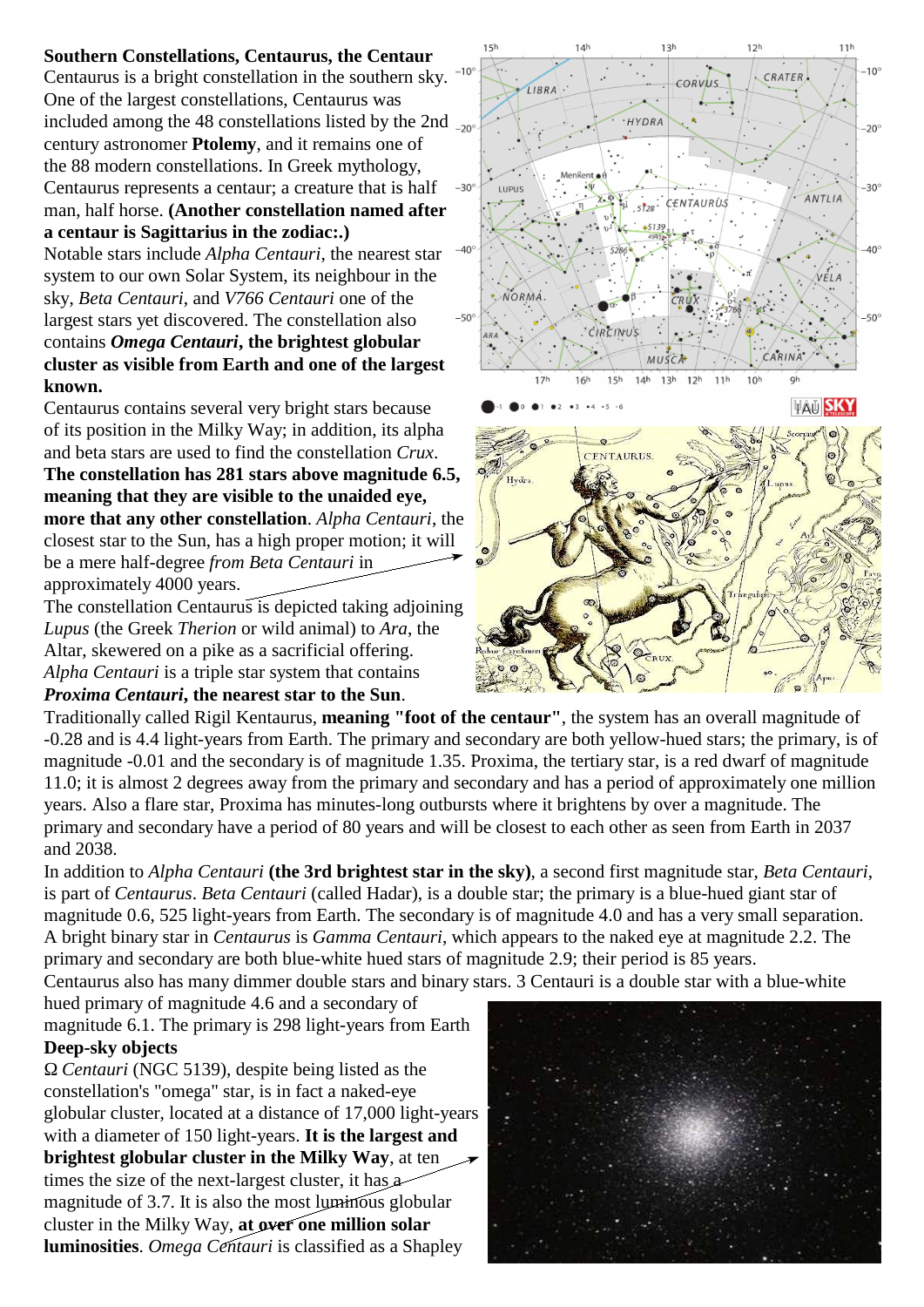

James Dunlop (1793– 1848) was a Scottish astronomer, noted for his work in Australia. He first served as astronomer's assistant for Sir Thomas Brisbane at Paramatta, NSW. Later he became the Superintendent of the Paramatta Observatory. Dunlop was mostly a visual observer, who discovered and catalogued many new southern double stars and deep-sky objects.

class VIII cluster, which means that its centre is loosely concentrated. It is also the only globular cluster to be designated with a Bayer letter. There are suspicions that *Omega Centauri* once was the core of a dwarf galaxy that had been cannibalised by the Milky Way. *Omega Centauri* was determined to be nonstellar in 1677 by the English astronomer **Edmond Halley**, although it was visible as a star to the ancients. Its status as a globular cluster was determined by **James Dunlop** in 1827. To the unaided eye, Omega Centauri appears fuzzy and is obviously non-circular; it is approximately half a degree in diameter, the same size as the full Moon.

The Greeks depicted the constellation as a centaur and gave it its current name. It was mentioned by **Eudoxus** in the 4th century BCE and **Aratus** in the 3rd century BCE. In the 2nd century AD, **Claudius Ptolemy** catalogued 37 stars in Centaurus. Large as it is now, in earlier times it was even larger, as the constellation Lupus was treated as an asterism within *Centaurus* and the **Southern Cross**, which is now regarded as a separate constellation, was treated by the ancients as a mere asterism formed of the stars composing the centaur's legs. Additionally, what is now the minor constellation *Circinus* was treated as undefined stars under the centaur's front hooves.

LIBRA

**Centaurus** represents the Centaurs who were a tribe of half-man, half-horse savages, living on the mountains of Thessaly. They were people who tamed

horses and are depicted as having the torso of a human joined at the (human) waist to the horse's withers where the horse's neck would be. In earlier times a man on horseback was an uncommon sight, resembling at a distance a figure half man, half horse.

## ARA

HYDRA

## **How Centaurs came to be:**

Ixion (in Greek mythology king of the Lapiths, the most ancient tribe of Thessaly) fell in love with the goddess Hera and tried to rape her, but she reported his behaviour to Zeus, who decided to test his wife's testimony. For this purpose, the god made a Cloud Resembling Hera (this cloud was named Nephele), and laid it beside Ixion. The cloud *Nephele* gave birth to Centaurus, and when he consorted with the Magnesian Mares, the Centaurs were born. The Centaurs lived in the mountains of Thessaly and forests of Magnesia. Thessaly is a region of east-central Greece, and the Thessalians were renowned for their cavalry. **Poseidon** was said to have produced the first horse by striking the ground in Thessaly with his trident.

The word centaur might also be related to the word century. **Dromicrites** in his *Theologia* writes that Ixion first aspired to the glory of a kingdom in Greece, and that he assembled for his use a hundred horsemen, whence the hundred armed men were called Centaurs

During a battle the centaur, Chiron, was accidentally wounded by one of **Hercules'** arrows that had been treated with the blood of the *Hydra* (an adjacent constellation). To avoid a life of excruciating pain from this arrow's poison, Chiron gave up his immortality to *Prometheus* and died. Crux, the Cross, is a modern constellation that was once part of Centaurus. In this drawing of *Centaurus* taken from a picture by **Hyginus** (Roman, ca. A.D. 1, from The New Patterns in the Sky, **Staal**). Crux is placed on the hind feet of the Centaur. One of these hind feet may have been the place where Chiron was wounded, perhaps the left hind foot with the star Acrux.

**Chiron** was imagined as of mild and noble look, very different from the threatening aspect of the centaur *Sagittarius*; and **Saint Clement of Alexandria** wrote of him that he first led mortals to righteousness. As the wisest and most just of his generally lawless race he was beloved by Apollo and Diana, and from their teaching became proficient in botany and music, astronomy, divination, and medicine, and instructor of the most noted heroes in Grecian legend. **Matthew Arnold** wrote of him in *Empedocles on Etna*:

*On Pelion, on the grassy ground, Chiron, the aged Centaur lay, the young Achilles standing by. The Centaur taught him to explore the mountains where the glens are dry and the tired Centaurs come to rest, And where the soaking springs abound. …He told him of the Gods, the stars, The tides.*

Prometheus evidently inherited Chiron's astronomical attainments, as well as his immortality, for **Aeschylus**,